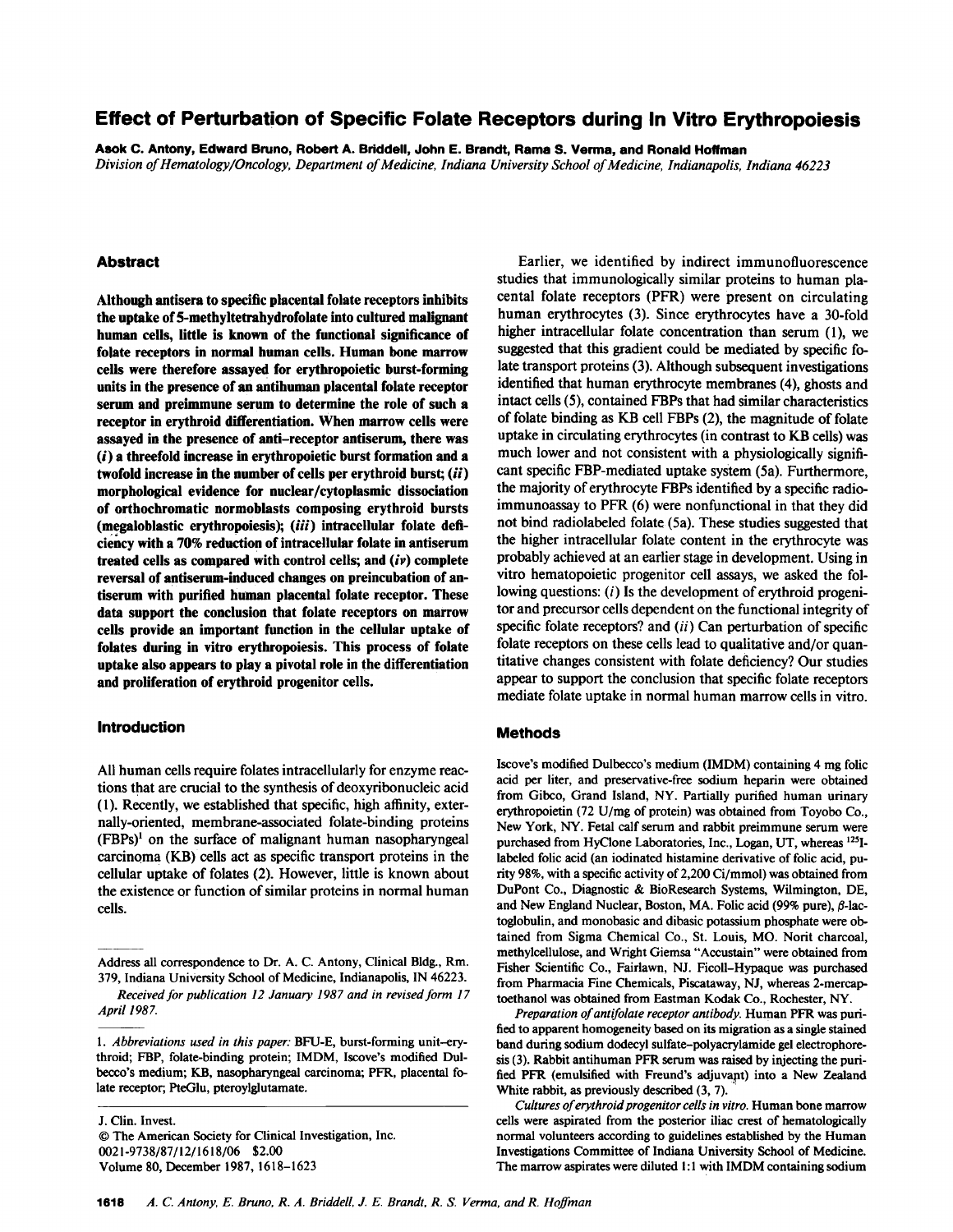heparin at 20 U/ml. This mixture was layered over an equal volume of Ficoll-Hypaque (specific gravity of  $1.077$  g/cm<sup>3</sup>) and density centrifugation performed at 500 g for 25 min at  $4^{\circ}$ C in a centrifuge (model TJ-6R; Beckman Instruments, Fullerton, CA). The interface mononuclear low density cell layer was collected, washed with 20 vol of IMDM, and cells were enumerated before use in culture. Assays for the human burst-forming unit-erythroid (BFU-E) were carried out according to the method of Fauser and Messner (8). In brief,  $1 \times 10^5$  low density bone marrow mononuclear cells were suspended in 35-mm standard tissue culture dishes, containing a 1-ml mixture of IMDM, 1.1% methylcellulose, 30% fetal bovine serum,  $5 \times 10^{-5}$  M 2-mercaptoethanol, <sup>1</sup> U of erythropoietin, and 10% of either preimmune serum or varying dilutions of antihuman PFR antiserum. All sera were routinely filtered with 0.22  $\mu$ m Millex-GV filters (Millipore/Continental Water Systems, Bedford, MA) before addition to culture. To test for the specificity of antiserum, 800  $\mu$ l antihuman PFR antiserum or preimmune serum was incubated with 2  $\mu$ g purified human PFR (stock solution of <sup>I</sup> mg/ml protein in 0.1 M potassium phosphate, pH 7.5, containing 1% Triton X-100 and 0.15 M NaCl) for 2 h at  $37^{\circ}$ C before addition to the erythroid progenitor cell assay system.

The culture plates were incubated at  $37^{\circ}$ C in a light-protected, humidified atmosphere of 5%  $CO<sub>2</sub>$  in air. BFU-E were scored after 14 d using standard criteria (8, 9). To determine the number of cells per erythroid colony, plates containing enumerated numbers of erythroid bursts were harvested into sterile PBS (10 mM potassium phosphate, pH 7.5, containing <sup>150</sup> mM NaCl) and the cells sedimented at 1,000 <sup>g</sup> for 10 min at 22°C. The resulting supernatant was aspirated, discarded, and the sedimented cells were washed with 50 vol of PBS for three additional centrifuge-wash cycles, as described above. They were finally resuspended in 0.5 ml PBS and total erythroid cell counts were determined manually with a hemocytometer. Based on the number of cells derived from a known number of erythroid bursts per plate, the approximate number of erythroid cells per erythroid burst was determined. Erythroid colonies were also directly plucked from methylcellulose cultures with a sterile tapered pasteur pipette under direct microscopic visualization, and cells ( $\sim 10,000$ ) were resuspended in 100  $\mu$ l PBS and transferred to slides using a centrifuge (Shandon Cytocentrifuge II; Shandon Southern Instruments Inc., Sewickley, PA) at 750 rpm for 5 min. After drying and fixation with methanol, the stained cells were observed for morphological changes. Orthochromatic normoblast cell sizing was performed using a digital filar eyepiece (Los Angeles Scientific Instrument Co., Los Angeles, CA) adaptable to a standard light microscope. Also, the number of nuclei per cell was determined in each group of cells described above.

Assay for endogenous intracellular folate. Erythroid bursts were plucked from culture plates containing cells incubated with either rabbit preimmune or antihuman PFR antiserum. The percentage of erythroid cells in these bursts were > 98%. Cells from <sup>14</sup> antisera and <sup>18</sup> preimmune sera-treated plates were separately pooled, washed with 100 vol of PBS for two centrifuge-wash cycles as described above, resuspended in 5 ml PBS, and the number of cells/ml determined. The cells were subsequently frozen at  $-70^{\circ}$ C in dry ice-acetone and thawed at 22°C in a water bath for two cycles to lyse the cells. The mixture was centrifuged at 30,000 g for 30 min at 4°C in a centrifuge (model J-2 1; Beckman Instruments), and the supernatant containing released intracellular material was filtered through  $0.22 \mu m$  Millex-GV filters to retain particulate material. The filtrate was subsequently assayed for folate content, as previously described (7, 10, 11). The standard curve for the radioisotope dilution assay was based on the ability of known concentrations of unlabeled folic acid (pteroylglutamate [PteGlu]) to competitively inhibit the binding of '25I-labeled folic acid (histamine derivative) to bovine FBP (present as a contaminant in  $\beta$ -lactoglobulin). Briefly, a final reaction volume of 1 ml contained 160  $\mu$ mol borate-KOH, pH 9.5, 2  $\mu$ mol dithiothreitol, 10  $\mu$ mol 2-mercaptoethanol, <sup>5</sup> fmol '25I-labeled folic acid (histamine derivative), and increasing concentrations of unlabeled PteGlu (0.05-5 pmol) or the sample to be measured for endogenous folate. The mixtures were boiled at 100°C and cooled at 22°C and  $\beta$ -lactoglobulin (4  $\mu$ g) was added to each tube (Eppendorf Microfuge; Brinkmann Instruments Inc., Westbury, NY). After incubation for 30 min at  $22^{\circ}$ C, 0.8 mg dextran-coated charcoal was added and the mixtures were incubated another 10 min at 22°C. The samples were subsequently centrifuged in a centrifuge (model 59A Micro-Centrifuge, Fisher Scientific Co.) for 2 min at top speed, and 0.5 ml of each supernatant (containing radiolabeled folate-bound FBP) was counted for radioactivity. The radioactivity of the supernatant in the sample was directly compared with that of the standard curve obtained with PteGlu. Under the conditions of the assay, both PteGlu as well as 5-methyltetrahydrofolate bind bovine FBPs with comparably high affinity (10). This assay however fails to detect other folate forms (such as 5-formyltetrahydrofolate) that have lower affinity and consequently lower ability to displace <sup>125</sup>I-labeled folic acid (histamine derivative) from bovine FBP relative to PteGlu. The assay had an upper limit of sensitivity of 100 fmol and a lower limit of sensitivity of 5 pmol PteGlu. Each sample for folate analysis was assayed in triplicate at various dilutions, and the concentration of folate in the unknown sample that was well within the standard curve was determined. Based on the number of cells in each sample (treated with preimmune and immune serum) and the results from the assay for endogenous folate (released from these cells), the concentration of intracellular folate per cell was determined.

Statistical analysis. Each of the experiments described above were carried out on three or more occasions using bone marrow cells from different human subjects. The results of cloning efficiency, and morphology of erythroid progenitor cells in the presence of rabbit preimmune and immune serum was quantitatively and qualitatively comparable with < 10% variation. The data for BFU-E-derived colonies is expressed as the mean $\pm$ SD from quadruplicate values of colony assays, and levels of statistical significance were determined using the student's <sup>t</sup> test. The values for endogenous folate performed in triplicate in preimmune and immune serum-treated cells are expressed as the mean±SD from cells of one volunteer. In two subsequent experiments with bone marrow cells from different volunteers, the values for endogenous folate did not significantly differ (< 10% variation) from one another in immune and preimmune serum-treated cells.

### Results

Rabbit preimmune serum resulted in slight but insignificant augmentation of formation of erythroid bursts in vitro compared with control cells grown in the absence of rabbit serum. Incubation of cells with increasing concentrations of antihuman PFR antiserum, however, resulted in a progressive increase in the number of erythroid bursts over concomitant controls assayed in the presence of preimmune serum alone (Fig. 1). With complete replacement of preimmune serum by antihuman PFR antiserum, there was a 3.9-fold greater number of BFU-E-derived colonies per plate as compared with controls containing preimmune serum alone. Also, the erythropoietic bursts developed in the presence of antihuman PFR antiserum were larger and contained  $\sim$  twofold greater number of cells (6,100±300 cells/BFU-E-derived colony) as compared with controls developed in the presence of preimmune serum (3,450±150 cells/BFU-E-derived colony).

Analysis of Wright-Giemsa stained cells from BFU-E-derived colonies assayed in the presence of antihuman PFR antiserum, but not in preimmune serum, revealed findings that were consistent with morphological changes associated with megaloblastic erythropoiesis (Fig. 2 top, middle, bottom). This was best appreciated in orthochromatic normoblasts that contained fine nuclear chromatin that was more characteristic of nuclei from proerythroblasts and early normoblasts (Fig. 2 bottom); also, many such cells contained evidence of dyseryth-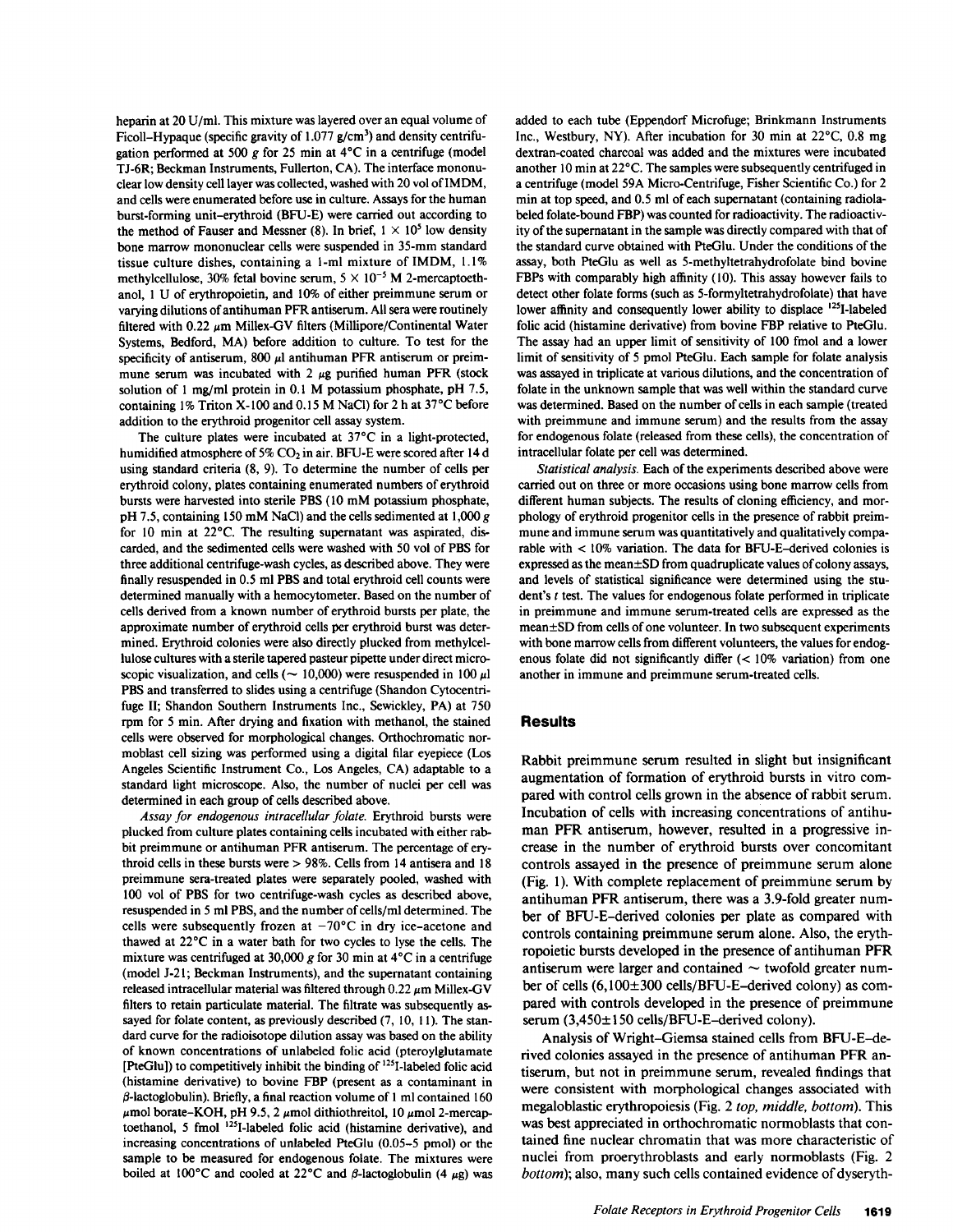

Figure 1. Effect of various dilutions of antiPFR antiserum on BFU-E-derived colony formation. Each point represents the mean±SD of assays performed in quadruplicate. Similar results were obtained in three additional studies.

ropoiesis with two or more nuclei per cell that were joined by fine internuclear bridging material (Fig. 2 middle). Also, there was marked retardation of nuclear maturity and pyknosis in antiserum-treated cells; these morphological findings are consistent with functional nuclear-cytoplasmic asynchrony, which is the hallmark of megaloblastic erythropoiesis (1).

To be certain if the effects of the antihuman PFR antiserum on in vitro erythropoiesis were specifically due to antibody-mediated perturbation of a protein immunologically similar to the PFR, immune serum was preincubated with excess purified PFR before incubation with marrow cells. Under these circumstances, cultures containing PFR mixed with immune serum had no evidence of increased cloning efficiency and were similar to control cells grown in preimmune serum both in the absence or presence of purified PFR (Table I). These results indicated that the unique effect of antihuman PFR antiserum alone was mediated by specific antibodies that bound to folate receptors on marrow cells that were immunologically cross-reactive with human PFR.

To avoid any observer bias in the morphological evaluation of normoblasts in cytospin preparations of antiserum and preimmune serum-treated cells, we introduced quantitative measurements of dyserythropoiesis. As shown in Table I, antihuman PFR antiserum-treated cells had <sup>a</sup> significantly (P  $< 0.001$ ) greater (*a*) cell diameter, (*b*) percent of cells having more than one nucleus, and  $(c)$  number of nuclei per cell when compared with control cultures or rabbit preimmune serumtreated cultures, or antihuman PFR antiserum plus PFRtreated assays. Also, smears from all experimental groups (Table I) were observed and scored by three other certified hematopathologists who were "blinded" to the study. Both they and two of the authors (Antony and Hoffman) could reproducibly distinguish morphological characteristics of megaloblastic erythropoiesis in antiserum-treated vs. preimmune serum-treated cells.

To determine if perturbation of folate receptors on BFU-E by specific antihuman PFR antiserum resulted in intracellular folate deficiency (thereby accounting for megaloblastic changes), the intracellular folate content of erythroid cells composing the resultant bursts was determined. Bursts from plates developed in the presence of preimmune serum and antiserum were harvested, washed, and lysed, and the released intracellular folates were quantitated by a radioisotope dilution assay for endogenous folate. Preimmune serum-treated cells contained 0.104 fmol folate/cell (3 pmol±0.20 SD per 2.8  $\times$  10<sup>4</sup> cells), whereas anti-human PFR antiserum-treated cells, 0.035 fmol folate/cell (3.8 pmol $\pm$ 0.15 SD per 1.1  $\times$  10<sup>5</sup> cells); thus, there was 67% less intracellular folate in antiserumtreated erythroid cells as compared with the intracellular folate content in cells incubated with preimmune serum.

Taken together, these studies strongly suggest that specific folate receptors play a major functional role in the accumulation of folate in erythroid progenitor cells in vitro.

# **Discussion**

Circulating human erythrocytes are unique among human cells in that they have a single external plasma membrane without any intracellular organelles. The fact that these cells contain a 30-fold higher intracellular folate content as compared with that in serum has remained unexplained. The major form of serum folate is 5-methyltetrahydrofolate (monoglutamate), whereas intracellular folates are predominantly polyglutamated (12). The enzyme responsible for polyglutamation of folate, PteGlu synthetase, is however absent in mature cells (13). This suggests that the existing folate in mature cells was taken up as 5-methyltetrahydrofolate and subsequently polyglutamated in (immature) erythroid precursors within the bone marrow. However, the component(s) of a specific folate transport system in erythroid progenitors has not been identified.

During studies with high affinity, specific FBPs isolated from human placental membranes, we raised rabbit antiserum to the purified FBPs and identified the presence of immunologically cross-reactive moieties on mature human erythrocytes (3). Subsequent ligand binding studies with  ${}^{3}H$ - and  ${}^{14}C$ labeled folates did not detect significant specific radioligand binding to isolated erythrocyte membranes. With the recent synthesis of a stable radioiodinated histamine derivative of folic acid with a specific activity that was 50-fold higher than previously available radiolabeled folates, as well as the development of a sensitive and specific radioimmunoassay for placental folate receptors and related high affinity specific FBPs (6), it was possible to extend earlier studies of FBPs on intact erythrocytes. We found (4, 5) that FBPs from purified membranes of circulating human erythrocytes possessed similar biochemical characteristics with respect to ligand binding, antigenic identities, molecular weights, external orientation, and hydrophobicity as physiological KB cell folate receptors (2, 11). However, the number of functional FBPs that participated in the binding and internalization of folates in erythrocytes was < 1% of the total number of immunoreactive FBPs per cell. Furthermore, folate uptake in circulating erythrocytes was four to six orders of magnitude less than that identified in KB cells. Taken together, these findings suggested that the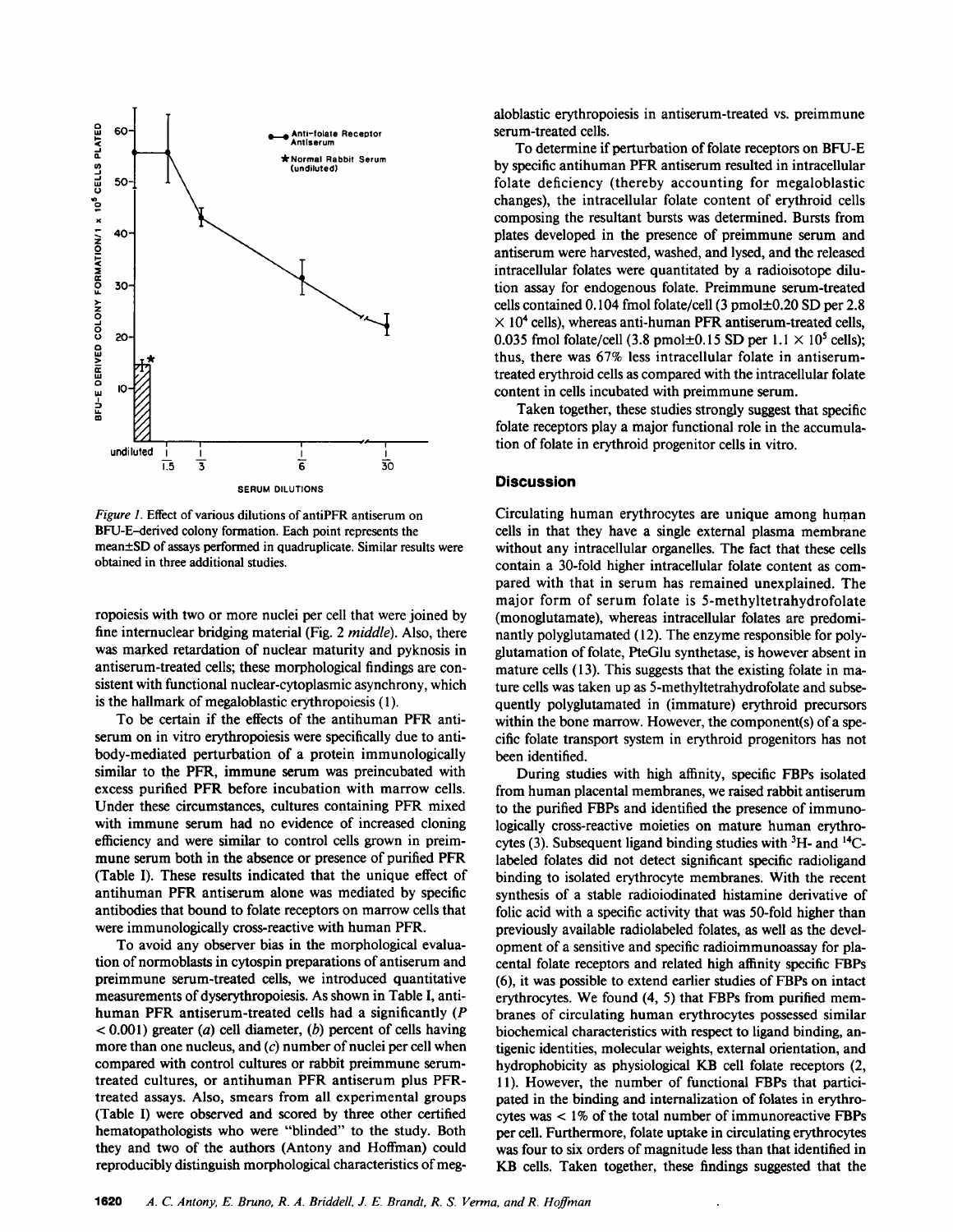

Figure 2. Alteration of erythroid burst morphology in the presence of (top) preimmune serum  $(\times 400)$  and (*middle*) antihuman PFR antiserum  $(X 400)$ . (bottom) Higher magnification  $(\times 1,000)$  of a megaloblastic orthochromatic normoblast from an erythroid burst developed in the presence of antihuman PFR antisera.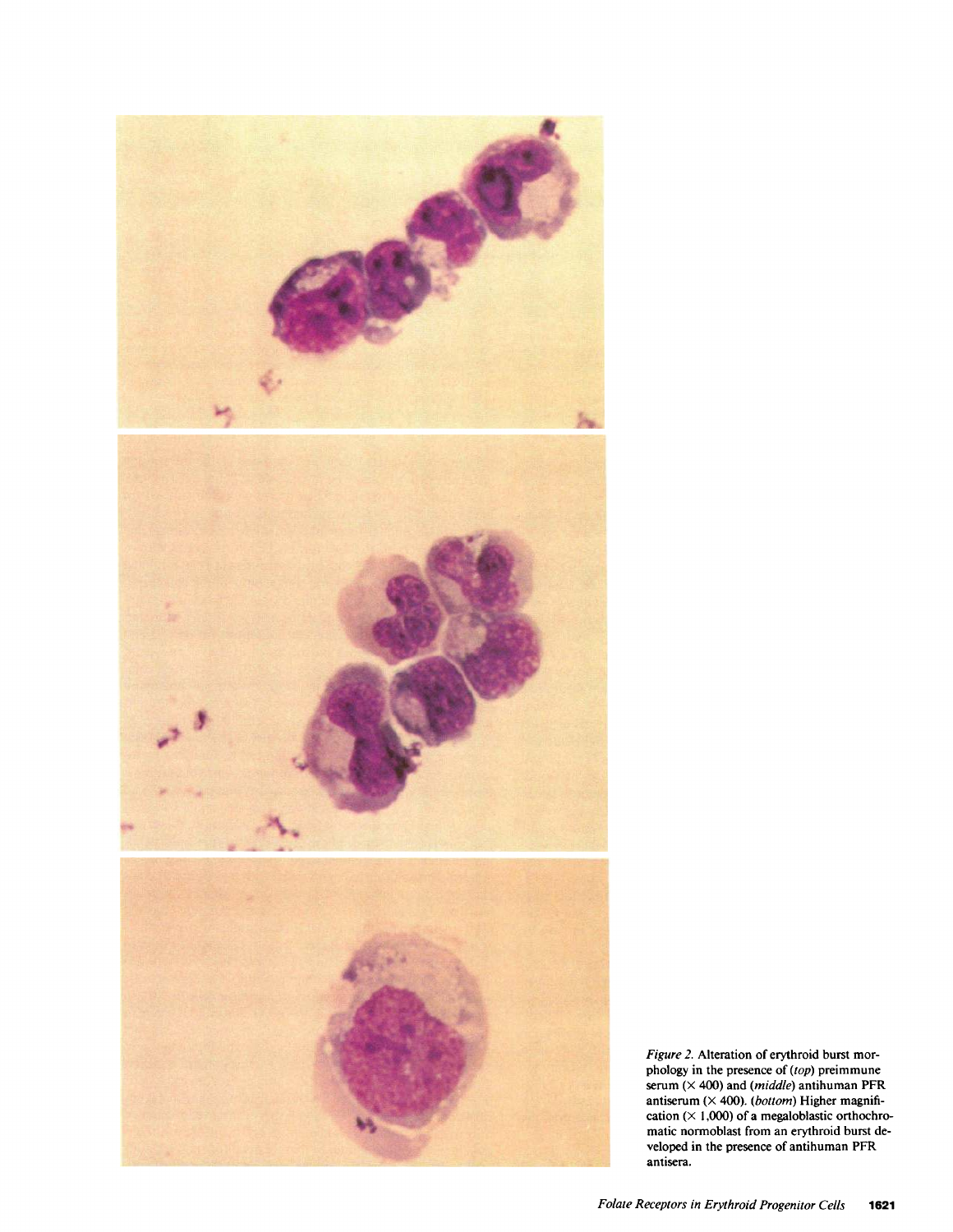Table I. Effect of Antifolate Receptor Antisera on In Vitro Erythropoiesis

| Addition to culture                                         | BFU-E-derived colony<br>formation/ $1 \times 10^5$<br>cells plated* | Normoblast cell<br>diameter <sup>#</sup> | Normoblasts having<br>$>1$ nucleus <sup><math>\bullet</math></sup> | Mean number of<br>nuclei/cell <sup>  </sup> |
|-------------------------------------------------------------|---------------------------------------------------------------------|------------------------------------------|--------------------------------------------------------------------|---------------------------------------------|
|                                                             |                                                                     | μm                                       | %                                                                  |                                             |
| None                                                        | $39.6 \pm 19.4$                                                     | $8.4 \pm 0.4$                            |                                                                    | $1.3 \pm 0.6$                               |
| Normal rabbit serum                                         | $43.8 \pm 20.5$                                                     | $9.4 \pm 0.3$ <sup>1</sup>               | 12                                                                 | $1.4 \pm 0.8$                               |
| Antifolate receptor antiserum                               | $101.2 \pm 47.5$ **                                                 | $13.2 \pm 0.4$ **                        | 47                                                                 | $1.8 \pm 0.8$ **                            |
| Normal rabbit serum plus purified folate receptor           | $34.6 \pm 10.8$                                                     | $8.0 \pm 0.2$                            | າ                                                                  | $1.3 \pm 0.8$                               |
| Antifolate receptor antiserum plus purified folate receptor | $44.0 \pm 13.3$                                                     | $9.0 \pm 0.3$                            | 13                                                                 | $1.2 \pm 0.5$                               |

\* Each value represents the mean±SD of assays pooled from eight individual studies. In individual studies, assays were performed in quadruplicate. <sup>‡</sup> Each point represents the mean±SD of measured cell diameters of 200 orthochromatic normoblasts composing erythropoietic bursts in individual treatment groups. § Each point represents the percentage of 200 orthochromatic normoblasts composing erythropoietic bursts having > 1 nucleus in each treatment group. <sup>#</sup> Each point represents the mean±SD number of nuclei per 200 orthochromatic normoblasts composing the erythropoietic bursts in each treatment group.  $P < 0.05$  compared with assays to which there were no additions to culture. \*\*  $P < 0.001$  compared with all other experimental groups.

existing FBPs in circulating erythrocytes were probably vestigal remnants of a prior functional folate transport system in actively dividing erythroid precursors within the bone marrow.2 With this background, we attempted this study to determine if specific FBPs were functionally important in the proliferation and differentiation of erythroid progenitor cells.

With the advent of methods to specifically assay for human bone marrow erythroid progenitor cells in vitro, we reasoned that the FBPs on the surface of primitive erythroid lineage cells could be perturbed by antihuman PFR antiserum. This hypothesis was based on our earlier studies (4, 5, Sa), which showed (i) cross-reactive material to PFR on circulating erythrocytes; (ii) immunoprecipitation of radioligand-bound solubilized erythrocyte FBP with antihuman PFR antiserum (4); and (iii) the demonstration that antihuman PFR antiserum could inhibit the binding and internalization of radiolabeled folate in circulating erythrocytes and sealed-right-side-out ghosts (5). The results from the present studies (Table <sup>I</sup> and Fig. 1) suggested that antihuman PFR antiserum enhanced BFU-E cloning efficiency as well as increasing the number of cells comprising individual erythroid bursts. The cells comprising the bursts were also megaloblastic by morphologic criteria (Fig. 2 and Table I). Significantly, these changes were associated with a marked reduction of intracellular folate content in antihuman PFR antiserum-treated cells, where  $\sim$  onethird the amount of folate was accumulated intracellularly as compared with control cells. Therefore, it is likely that folatedeficient megaloblastic erythropoiesis was induced in vitro by antihuman PFR antiserum.

It is important to emphasize that the method to quantitate endogenous folate has definite limitations in that it relies solely on the ability of (released) intracellular folates to displace <sup>125</sup>Ilabeled folic acid (histamine derivative) from bovine FBP. Since various folates differ significantly in their affinity for FBPs (3, 7, 10), it follows that the assay will identify only those folates (like 5-methyltetrahydrofolate) having high affinity for FBPs. Conversely, other folates (e.g., 5-formyltetrahydrofolate) having lower affinity for FBPs will not be measured even if they were present in significantly increased concentrations intracellularly. Moreover, since the forms of folates in erythroid precursor cells during in vitro erythropoiesis is not known, a decrease in measured endogenous intracellular folate (in antiserum-treated cells as compared with preimmune serum-treated cells) may be interpreted as being due to either  $(i)$  a true decrease in total cellular folates with comparable high affinity for FBPs like 5-methyltetrahydrofolate, or  $(ii)$  a relative decrease in folate forms like 5-methyltetrahydrofolate due to their conversion to folate forms like 5-formyltetrahydrofolate. However, the fact that antiserum-treated cells exhibited megaloblastic erythropoiesis is consistent with the conclusion that there was a true intracellular folate deficiency of 5-methyltetrahydrofolate-like forms after interaction of antihuman PFR antibodies with specific folate receptors on BFU-E and BFU-E-derived erythroid bursts. Since excess of antiserum was present during the development of BFU-E-derived colonies in vitro, we suggest that the antibody-antigen interaction led to a perturbation of the function of folate receptors resulting in inhibition of folate uptake in erythroid progenitor cells.

In contrast to our data, it has recently been shown (14) that growth of erythroid colony formation can be inhibited by assaying human bone marrow cells in the presence of antitransferrin receptor monoclonal antibodies. At present, we have no data to explain why BFU-E cloning efficiency and colony size were increased by the antihuman PFR antiserum. Nevertheless, these results with antihuman PFR antiserum-induced folate deficiency with resultant increased cloning efficiency of erythroid progenitors have correlated with the clinical findings characteristic of human folate deficiency, where hypercellularity with megaloblastic erythropoiesis is commonly observed (1). Little information is available concerning in vitro erythropoiesis in megaloblastic anemia due to cobalamin (vitamin  $B_{12}$ ) or folate deficiency. However, it has been reported (15) that when bone marrow cells from patients with megaloblastic anemia were assayed for erythroid progenitor cells in vitro in the presence of erythropoietin, there was a fourfold increase in the number of erythroid colonies as compared with normal cells. Also, such colonies appeared earlier and formed even in the absence of exogenously added erythropoietin. Furthermore, although these erythroid colonies had megaloblastic morphologic features after 3 d of incubation, these characteristics were not evident by day 7 suggesting a correction of nutritional deficiency under conditions of in vitro growth. It is therefore of significant interest that we obtained similar results with cells assayed in the presence of antihuman PFR anti